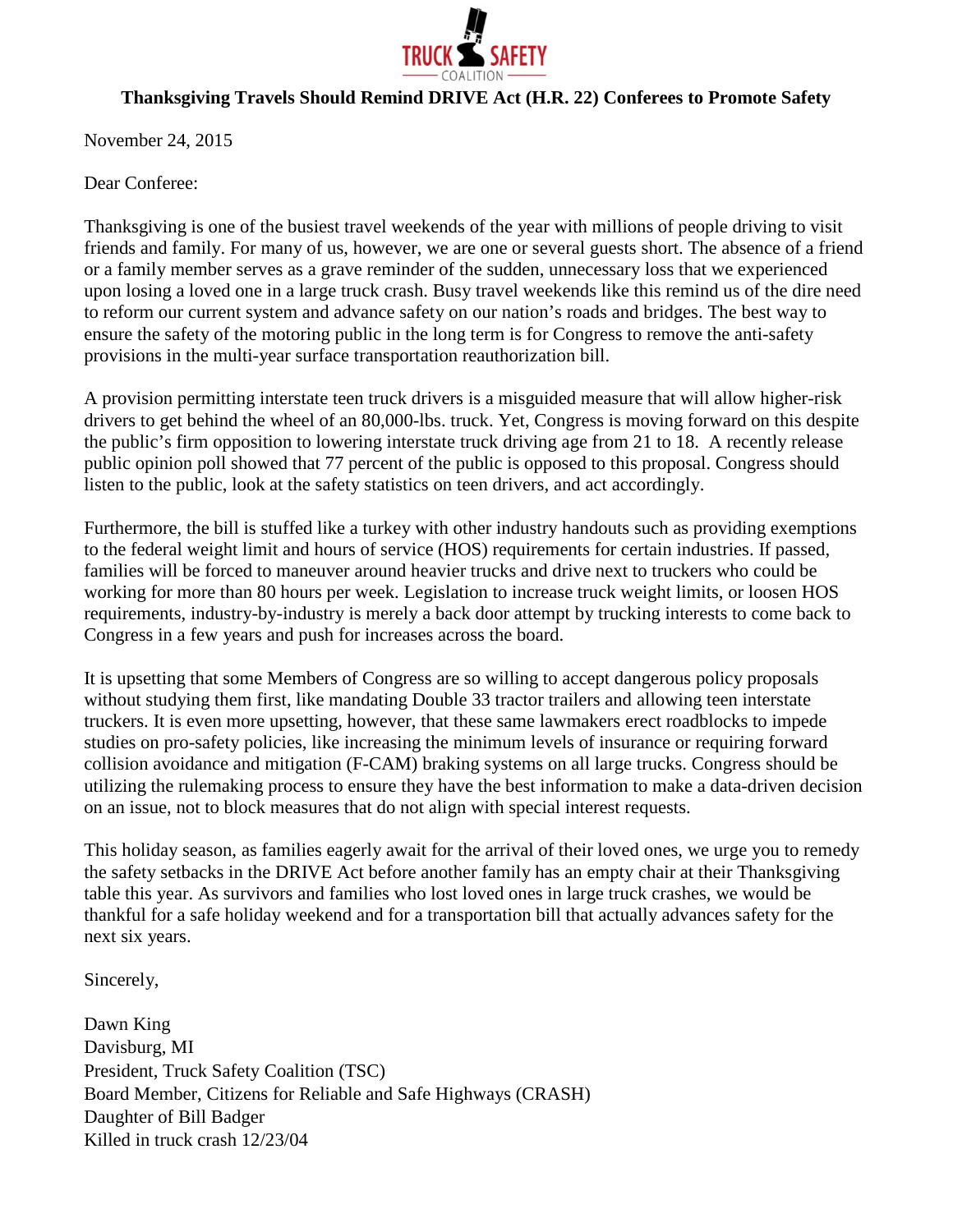Russ Swift Port St. Lucie, FL Co-chair, Parents Against Tired Truckers (PATT) Father of Jasen Swift Killed in a truck crash 10/14/93

Jane Mathis St. Augustine, FL Vice President, TSC Board Member, PATT Member, Motor Carrier Safety Advisory Committee (MCSAC) Mother of David Mathis Mother-in-Law of Mary Kathryn Mathis Killed in a truck crash 3/25/04

Linda Wilburn Weatherford, OK Board Member, PATT Mother of Orbie Wilburn Killed in a truck crash 9/2/02

Tami Friedrich Trakh Corona, CA Board Member, CRASH Member, MCSAC Sister of Kris Mercurio, Sister-in-Law of Alan Mercurio, Aunt of Brandie Rooker & Anthony Mercurio Killed in a truck crash 12/27/89

Larry Liberatore Severn, MD Board Member, PATT Father of Nick Liberatore Killed in a truck crash 6/9/97

Marc Johnson Hartwell, GA Volunteer, Truck Safety Coalition Brother of Curt Johnson Killed in truck crash 10/1/2009

Vickie Johnson Hartwell, GA Volunteer, Truck Safety Coalition Wife of Curt Johnson, Step-mother of Crystal Johnson Killed in a truck crash 10/1/2009

Beth Badger Columbus, GA Volunteer, Truck Safety Coalition Daughter of Bill Badger Killed in truck crash 12/23/04

Vincent Laubach Reno, NV Volunteer, Truck Safety Coalition Truck Crash Survivor

Kathleen Laubach Reno, NV Volunteer, Truck Safety Coalition Truck Crash Survivor

Lisa Shrum Fayette, MO Volunteer, Truck Safety Coalition Daughter of Virginia Baker, Step-daughter of Randy Baker Killed in a truck crash 10/10/06

Tina Silva Ontario, CA Volunteer, Truck Safety Coalition Sister of Kris Mercurio, Sister-in-Law of Alan Mercurio, Aunt of Brandie Rooker & Anthony Mercurio Killed in a truck crash 12/27/89

Bruce King Davisburg, MI Volunteer, Truck Safety Coalition Son-in-law of Bill Badger Killed in truck crash 12/23/04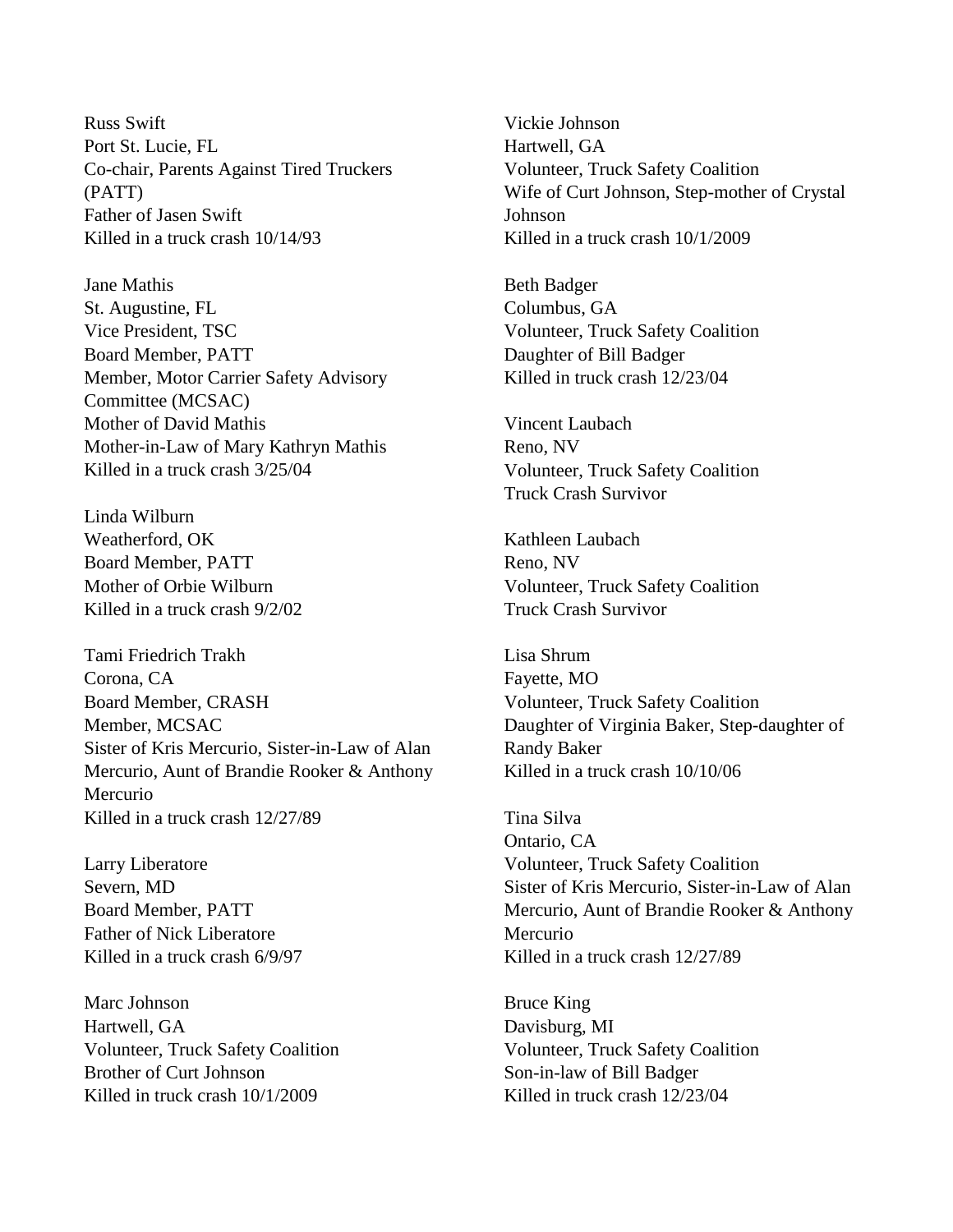Laurie Higginbotham Memphis, TN Volunteers, Truck Safety Coalition Mother of Michael Higginbotham Killed in a truck crash, 11/18/14

Randall Higginbotham Memphis, TN Volunteers, Truck Safety Coalition Father of Michael Higginbotham Killed in a truck crash, 11/18/14

Ed Slattery Lutherville, MD Board Member, PATT Volunteer, Truck Safety Coalition Husband of Susan Slattery Killed in a truck crash 8/16/10 Sons Matthew & Peter Slattery critically injured

Kate Brown Gurnee, IL Volunteer, Truck Safety Coalition Mother of Graham Brown Injured in a truck crash 5/2/05

Ron Wood Washington, D.C. Volunteer, Truck Safety Coalition Son of Betsy Wood, Brother of Lisa Wood Martin, Uncle of Chance, Brock, and Reid Martin Killed in a truck crash 9/20/04

Gary Wilburn Weatherford, OK Volunteer, Truck Safety Coalition Father of Orbie Wilburn Killed in a truck crash 9/2/02

Henry Steck Homer, NY Volunteer, Truck Safety Coalition

Melissa Gouge Washington, D.C. Volunteer, Truck Safety Coalition Cousin of Amy Corbin Killed in a truck crash 8/18/97

Cindy Southern Cleveland, TN Volunteer, Truck Safety Coalition Wife of James Whitaker, sister-in-law Anthony Hixon and aunt of Amber Hixon Killed in a truck crash 9/18/09

Kim Telep Harrisburg, PA Volunteer, Truck Safety Coalition Wife of Bradley Telep Killed in a truck crash 8/29/12

Alan Dana Plattsburgh, NY Volunteer, Truck Safety Coalition Son of Janet Dana, Uncle of Caitlyn & Lauryn Dana, Brother-in-law of Laurie Dana Killed in a truck crash 7/19/12

Amy Fletcher Perrysburg, OH Volunteer, Truck Safety Coalition Wife of John Fletcher Killed in a truck crash 1/24/12

Daphne Izer Lisbon, ME Founder, Parents Against Tired Truckers (PATT) Mother of Jeff Izer Killed in a truck crash 10/10/93

Steve Izer Lisbon, ME Board Member, PATT Father of Jeff Izer Killed in a truck crash 10/10/93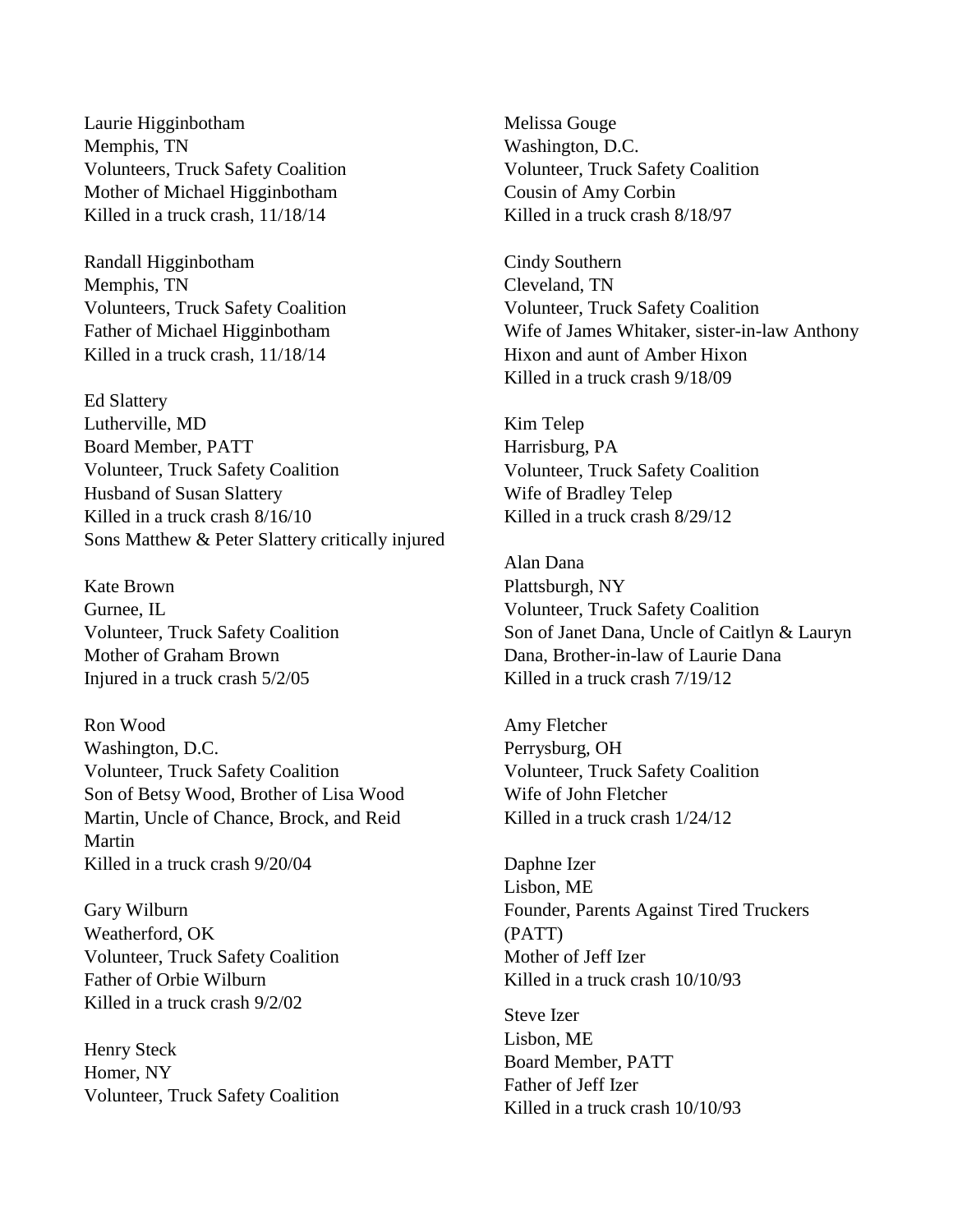Jennifer Tierney Kernersville, NC Board Member, CRASH Member, MCSAC Daughter of James Mooney Killed in a truck crash 9/20/83

Nancy Meuleners Bloomington, MN Volunteer, Truck Safety Coalition Injured in a truck crash 12/19/89

Paul Badger Davidson, NC Son of Bill Badger Killed in truck crash 12/23/04

Marianne Karth Rocky Mount, NC Volunteer, Truck Safety Coalition Founder, AnnaLeah & Mary for Truck Safety Mother of AnnaLeah and Mary Karth Killed in a truck crash 5/4/13

Jerry Karth Rocky Mount, NC Volunteer, Truck Safety Coalition Founder, AnnaLeah & Mary for Truck Safety Father of AnnaLeah and Mary Karth Killed in a truck crash 5/4/13

Frank Wood Falls Church, VA Volunteer, Truck Safety Coalition Father of Dana Wood Killed in a truck crash 10/15/02

Marchelle Wood Falls Church, VA Volunteer, Truck Safety Coalition Mother of Dana Wood Killed in a truck crash 10/15/02

Jackie Novak Hendersonville, NC Volunteer, Truck Safety Coalition Mother of Charles "Chuck" Novak Killed in a truck crash 10/24/10

Julie Branon Magnan South Burlington, VT Volunteer, Truck Safety Coalition Injured in a truck crash 01/31/02 Wife of David Magnan Killed in a truck crash 01/31/02

Christina Mahaney Jackman, ME Volunteer, Truck Safety Coalition Injured in a truck crash 7/19/2011 Mother of Liam Mahaney Killed in a truck crash 7/19/2011

Sandra Lance Chesterfield, VA Volunteer, Truck Safety Coalition Mother of Kristen Belair Killed in a truck crash 8/26/2009

Debra Cruz Harlingen, TX Volunteer, Truck Safety Coalition Injured in a truck crash 8/8/2008

Bernadette Fox Davis, CA Volunteer, Truck Safety Coalition Best friend of Daniel McGuire Killed in a truck crash 7/10/2014

Warren Huffman Odessa, MI Volunteer, Truck Safety Coalition Brother of Tim Huffman Killed in a truck crash 5/6/13